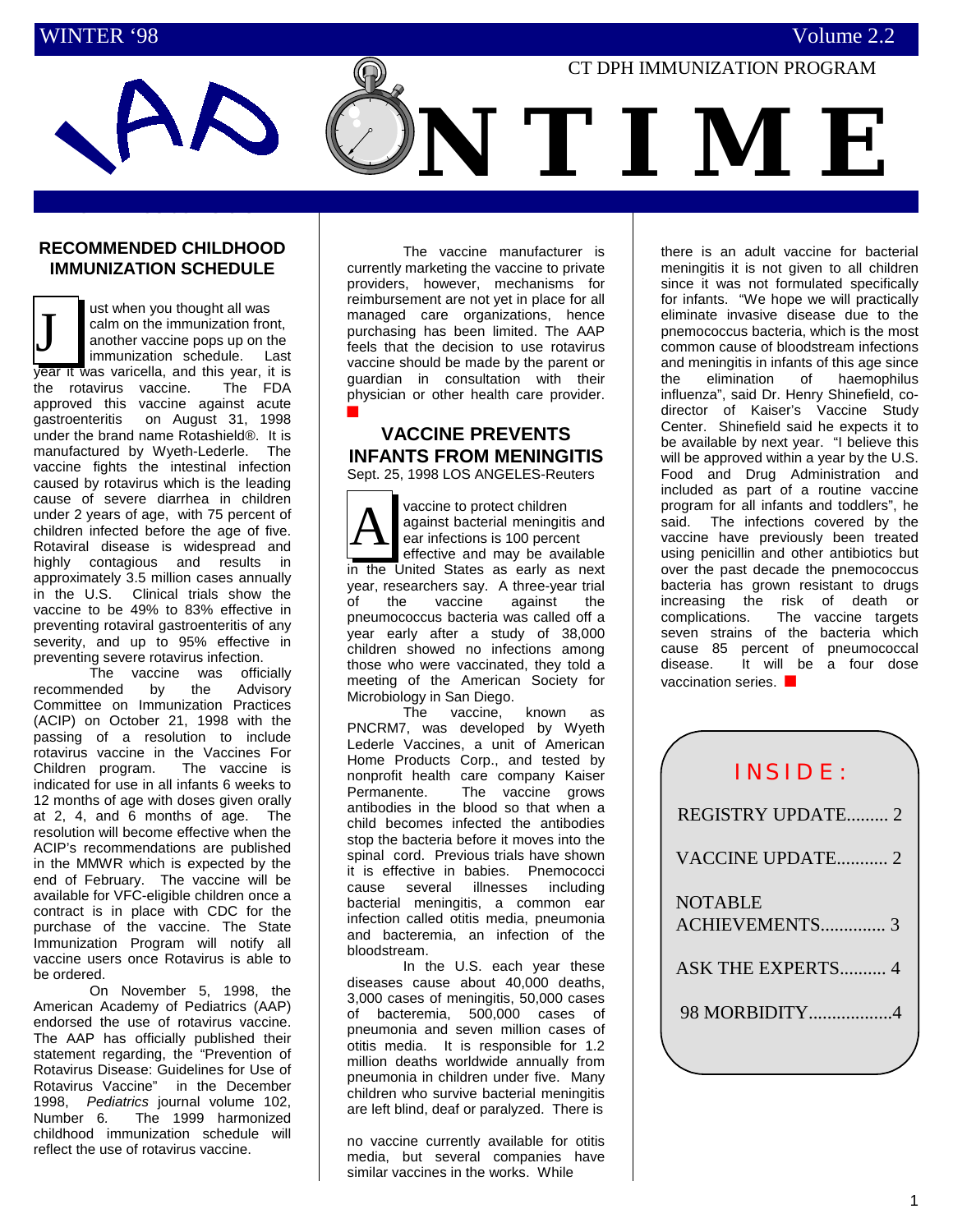# **REGISTRY UPDATE**

Before long, CT immunization providers will have the immunization history of every child born in the state at their fingertips. Plans to roll out the statewide immunization registry are in the works and are soon to be executed.

#### **Software**

The CIRTS data base will run with an Oracle data base engine. It will have a front end windows interface developed by Computer Data Systems Incorporated (CDSI). Customization of the software is being done in Maryland by CDSI. State Immunization Program Staff are working with the City of Hartford on screen design.

#### **Hardware**

CIRTS will run with two alpha servers for the data base, two application servers to balance resources, one voice response unit (VRU) for incoming requests, one fax back server to fax back reports from the VRU and one security server for authentication and access rights.

#### **Telecommunications**

A contract has been established with SNET to provide Remote Network Access Service. There will be a virtual private network (Intranet) from the providers office to DPH central registry. Phone/Fax Back service, with toll free access will be provided across the state for both services.

#### **Funding and Support**

A grant was received from the Robert Wood Johnson Foundation, All Kids Count Program in February of 1998. The major foci of the grant were:

- to implement a provider based training program for all pediatricians statewide in the use of the registry software
- to build linkage to major billing systems
- to evaluate the effectiveness of the registry

In that same month, the State Immunization Program established a contract with the Connecticut chapter of the American Academy of Pediatrics. Essentially this contract would support CIRTS in the following ways:

- bring every pediatric and family practice in the state on-line with CIRTS within 12-15 months after roll out
- support a Project Coordinator and two field trainers
- dispatch the field trainers to conduct training sessions designed to instruct pediatricians and their office staff on how to enter and retrieve patient immunization histories from **CIRTS**

In May, the AAP mailed a provider technology survey to over 1300 licensed pediatricians and family practitioners in the state. The purpose of the survey was to assess providers capabilities for reporting immunization events to the state registry and to assist DPH in determining the process for rolling out the system statewide. The results have been analyzed and are currently being used for these purposes.

## **Implementation**

The Hartford Health Department staff and IAP Coordinators will be instrumental in the implementation of CIRTS. They will be trained by CDSI on-site staff to use the new software and then will in turn, visit providers in their area to install the software and train them in how to report immunization information<br>to CIRTS. The IAP Coordinator will serve as the state The IAP Coordinator will serve as the state Immunization Program's front line link for feedback on how providers are accepting the software. They will promote CIRTS through meetings with providers and be accessible to anyone in their area who has access to CIRTS to answer questions and act as an initial troubleshooter.

#### **Provider enrollment process**

The registry staff is in the process of developing an enrollment form for providers who wish to be on-line with CIRTS.

In addition, a database is being created of all CT pediatric and family practitioners to identify those offices who would potentially go on-line. Staff are developing answers to commonly asked questions when phone calls are received. They are also working with CDSI to evaluate the necessary information to set up accounts for access.

#### **Training**

A training data base will be set up for end users to practice using the different screens of CIRTS. End users will be trained using IAP and RWJ trainers at three sites. Initial training will be done in the training lab at DPH and instructed by CDSI staff.

## **Roll Out**

Hartford will be first along with any existing users of the old (ICES) system, followed by New Haven, and Bridgeport. Implementation timelines for the remainder of the state have yet to be determined. Usage will be monitored to determined when to move on to the next area.

# **VACCINE UPDATE**

# *AAP Revised Recommendations*

#### **Polio**

Since 1997, when the American Academy of Pediatrics (AAP) issued guidelines for the prevention of poliomyelitis, substantial progress in global eradication of poliomyelitis has occurred and the use of inactivated poliovirus vaccine (IPV) has increased considerably in the United States with a corresponding decrease in the use of oral poliovirus vaccine (OPV). Surveys indicate that the majority of physicians now routinely immunize children with the sequential IPV-OPV or IPV only regimens. Nevertheless, vaccine-associated paralytic poliomyelitis (VAPP) continues to occur, albeit infrequently, in children who have received the OPVonly regimen and their contacts. To reduce further the risk of VAPP, the AAP now recommends that children in the US receive IPV for the first 2 doses of the polio vaccine series in most circumstances. Exceptions include a parent's refusal to permit the number of injections necessary to administer the other routinely recommended vaccines at the 2 and 4 month visits. Either IPV or OPV can be administered for the third and fourth doses. Assuming continuing progress toward global eradication, a recommendation of IPV-only immunization for children in the US is anticipated by 2001. The full statement is available on the AAP's website, http://www.aap.org.

## *ACIP VFC Resolutions October 1998*

## **MMR**

1. Clarifies contraindications and precautions to the administration of MMR (or component) vaccines. contraindicated for people with hypersensitivity to gelatin. Originally the recommendations had indicated contraindication with an anaphylactic allergy to egg protein.

2. Clarifies MMR vaccine use in infants during outbreaks. Eligible groups include children at least 12 months of age through 18 years with the exception of an outbreak. In the event of an outbreak, children as young as 6 months of age may be given the vaccine. Children vaccinated before the first birthday during an outbreak should be revaccinated at 12-15 months of age and an additional dose of vaccine should be administered at the time of school entry. Doses of MMR or other measles-containing vaccines should be separated by at least 28 days.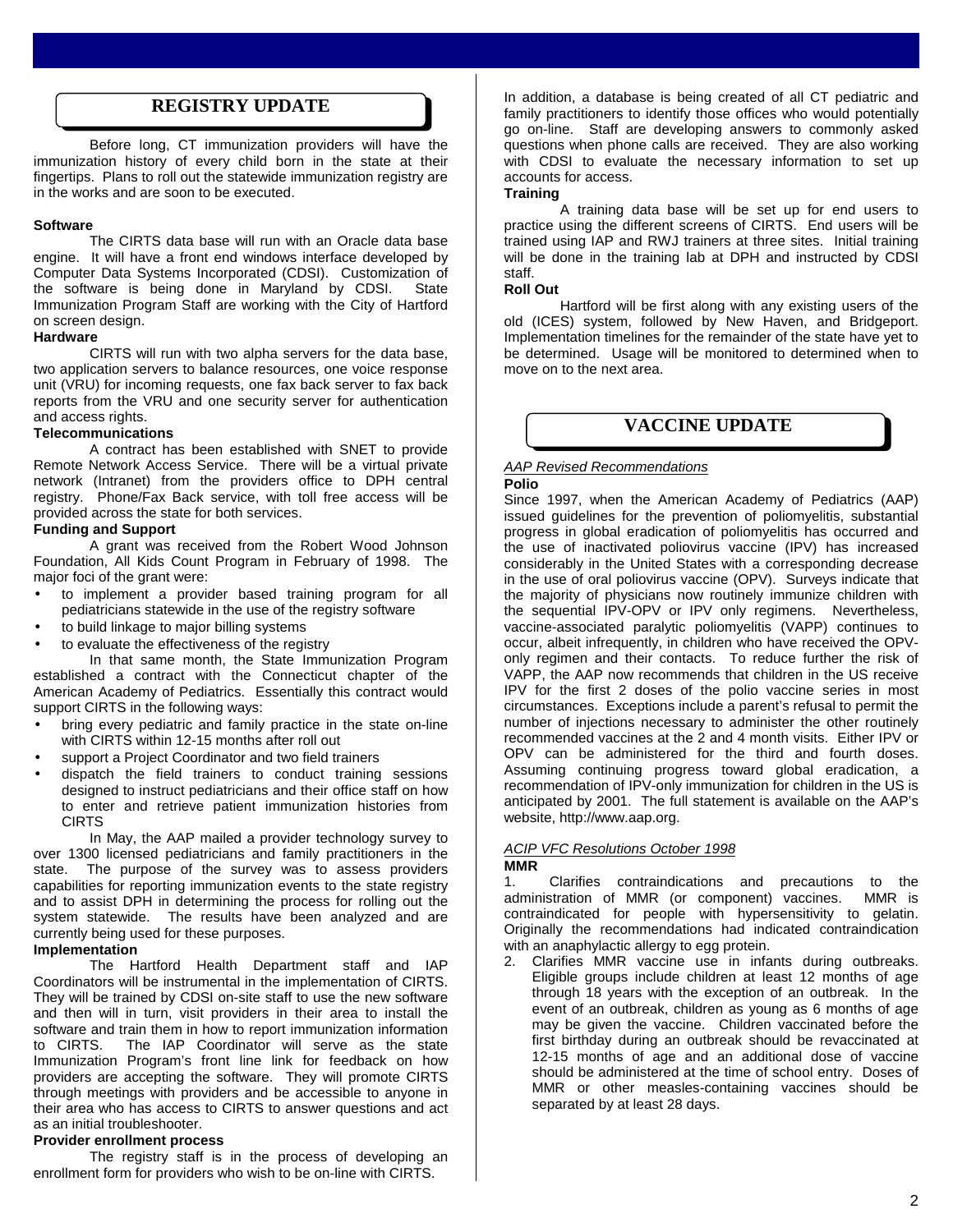## **VARICELLA**

1. Expands the eligible age groups through 18 years of age. The previous resolution only covered those who were at least 12 months of age and who were born after 1/1/83.

2. Clarifies contraindication and precautions in order to be consistent with the ACIP statement.

## **POLIO:**

1. Changes the timing of the third dose of IPV to reflect the current recommendation which is at 12-18 months instead of 6 months.<br>2.

2. Clarifies eligible groups which are all children who are 6 weeks of age through 18 years. ACIP recommends 2 doses of IPV followed by 2 doses of OPV.

3. Clarifies contraindications and precautions.

## **INFLUENZA:**

1. Clarifies the recommended schedule and dosage intervals: the previous influenza resolutions were missing these sections.

2. Clarifies contraindications and precautions in order to be consistent with the ACIP statement.

3. Expands the groups eligible to receive influenza vaccine to include: children and adolescents who are residents of nursing homes or other chronic-care facilities that house persons at any age who have chronic medical conditions, adolescent females who will be in the second or third trimester of pregnancy during influenza season, and children and adolescents who are household members of persons in high-risk groups.

#### **ROTAVIRUS:**

1. Includes rotavirus vaccine in the Vaccines For Children Program. Eligible groups include all infants who are at least 6 weeks old and under the age of 12 months.

All full documents of VFC resolutions can be found on the VFC home page. www.cdc.gov/nip/vfc



#### East Hartford

On October 10th, 1998, Carol Walsh had a "Child Health and Safety Night" promotion at McDonald's in Glastonbury. The promotion was a great success! Allstate Insurance fingerprinted and photographed 70 children during the event. Carol spoke with all of the children's parents about immunization and gave stickers, books, and crayons to the children.

Officer Ken Rosa from the East Hartford Police Department spoke to the parents about Halloween safety tips. He gave out information to the parents and badges to the children.

The event was advertised in the Journal Inquirer, the East Hartford Gazette, and on Channel 5, the local cable access channel.

## **Danbury**

In an effort to identify risk factors for missed opportunities to vaccinate, Sue Gran conducted a study in the Danbury area to determine if immunization rates are

different among hospitalized children than among children in the general community. In addition, to determine if a correlation existed between immunization rates and acute disease vs. chronic disease. A sample of 50 children aged 12 to 60 months old from 10 participating practices was obtained. The results concluded that while immunization rates are different among hospitalized children and the general community, this difference is not significant. While there is a difference in immunization rates among children hospitalized with acute vs. chronic diseases, these rates are not significant either.

## **Norwalk**

Pam Bates incorporated timely childhood immunization into the "Mom's Program " in the Norwalk area. Pregnant women and mothers of infants are followed by outreach workers in local community groups. They are instructed about the importance of childhood immunization and reminded periodically to keep their children up-to-date. Women enter the program at pregnancy and receive services until the baby reaches the first birthday. Literature is provided. Approximately 30 women (English and Spanish speaking) are enrolled at a time.

## Naugatuck Valley Health District

On August 19th, the NVHD provided a free information clinic about vaccination in cooperation with McDonalds restaurant on Division Street in Derby. The event ran from 11-2 PM, during which time health officials provided information, answered questions and distributed free coloring books, pens and balloons for the children. McDonald's donated cookies, balloons, Band-Aids and immunization banners. Over 50 children attended. Three children were found to be behind on immunizations and were linked to their private providers.

# **1999 NATIONAL IMMUNIZATION PROGRAM CALENDAR**

#### **FEBRUARY**

Live satellite broadcast-Preparing for the Next Influenza Pandemic: Feb. 25

## **MARCH/APRIL**

Live Satellite broadcast-Epidemiology and Prevention of Vaccine-Preventable Diseases: March 25, April 1, 8, 15

All Kids Count Annual Immunization Registry Conference, Radisson Hotel, St. Paul, Minnesota: April 27-30

## **JUNE**

33rd Annual National Immunization Conference: Adam's Mark Hotel, Dallas, Texas: June 22-25

## **SEPTEMBER**

Live, satellite broadcast-Immunization Update: Sept. 16

## **DECEMBER**

Live, Satellite broadcast- Surveillance of Vaccine-Preventable Diseases: Dec. 2